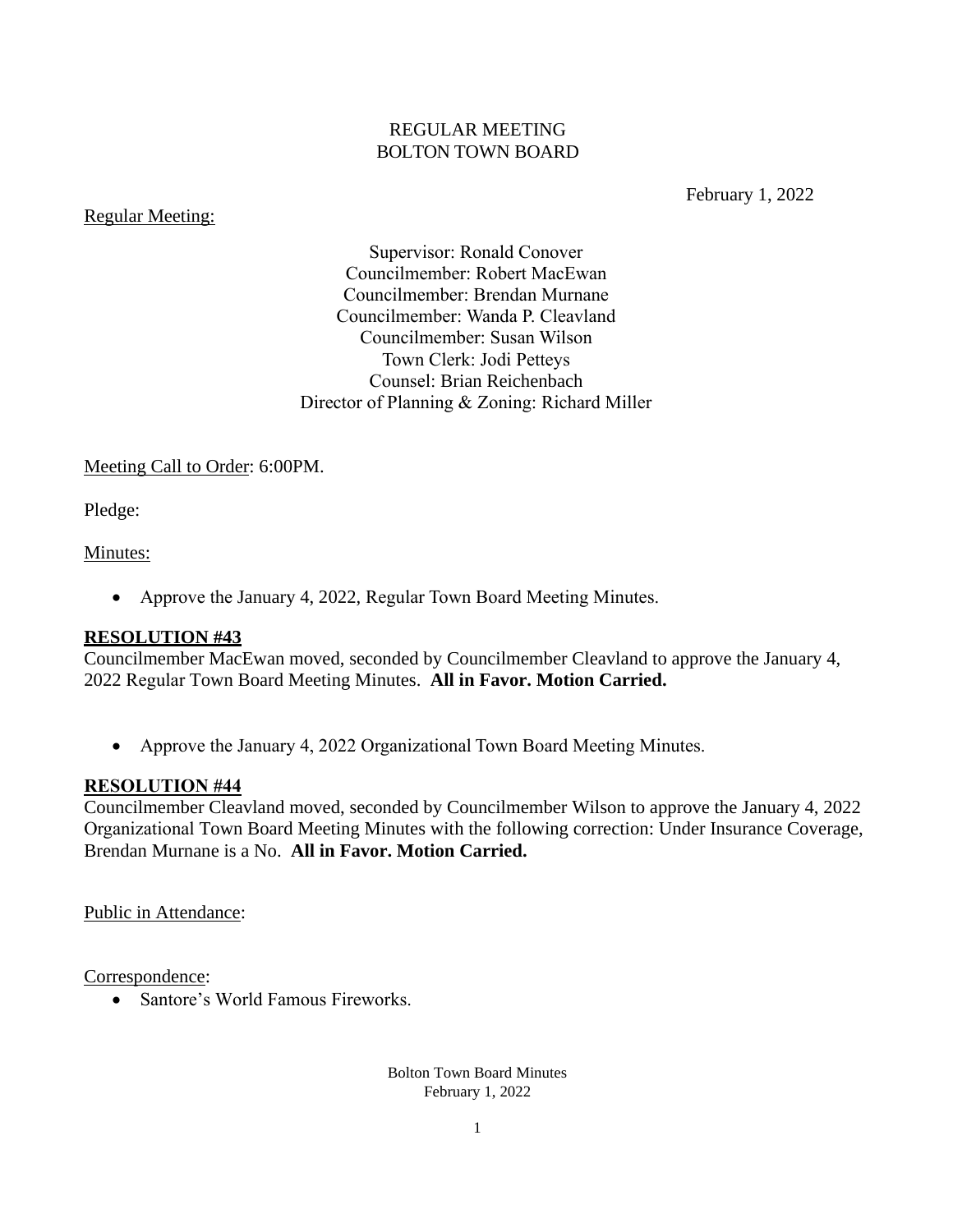- Lake George Club Notification of liquor license renewal.
- NYS Unified Court System regarding annual audit.
- NYS DEC regarding conservation easement.
- LGLC requesting Occupancy Tax funds.

# **Committee Reports:**

# **Councilmember Rob MacEwan**

Highway:

 $N/A$ 

# Justice Court:

• During the month of January 2022, Justice Edward G. White collected \$1,098.00 in fines (check to Town of Bolton # 547) and Justice Joe Connally collected \$2,242.00 (check to Town of Bolton # 523). Total monies forwarded to the Town of Bolton amounted to \$3,340.00. Itemized lists are available in the Court should anyone desire to look them over.

# Transfer Station:

- Total for the month: \$5,453.00
- Spring Clean Up cards: \$2010.00

# Recreation:

 $N/A$ 

# EMS:

Calls: 24 of which only 10 were billable.

| Gross Charges Billed in December:                                  | \$15.120.00                               |  |
|--------------------------------------------------------------------|-------------------------------------------|--|
| Gross Charges billed thru December:                                | \$300,890.00                              |  |
| Payments Received in December:<br>Payments Received thru December: | 8,139.15<br>$\mathcal{S}$<br>\$147,709.99 |  |

In 2020 we had billed \$269,444.76 and received payments of \$139,879.05.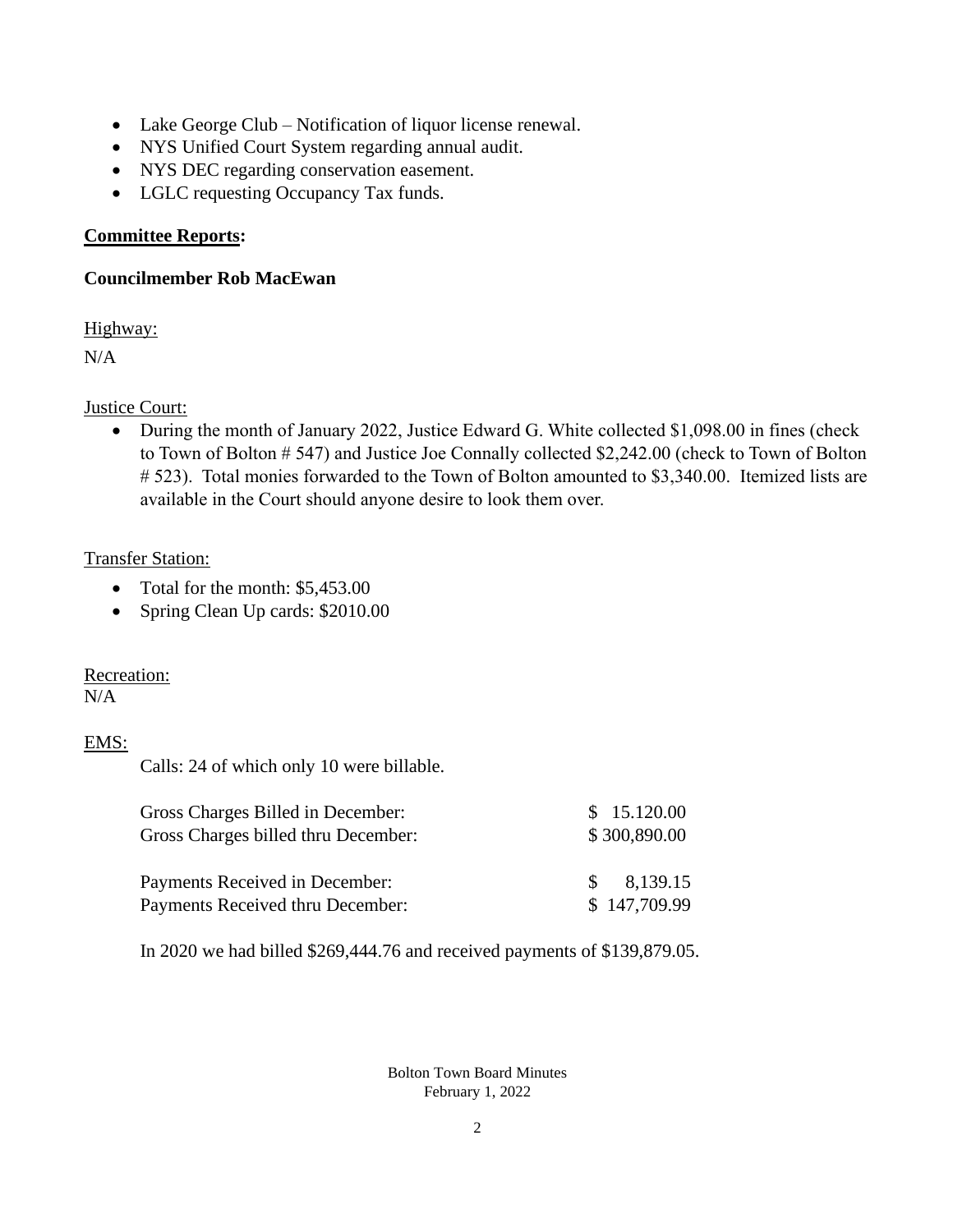Payroll Expenses in December were \$11,736.39, for a year to date of \$327,558.42 versus \$319,197.02 in 2020.

Effective January 1<sup>st</sup>, 2022 we have an agreement with Upstate Concierge Medicine to be able to provide telemedicine services in response to 911 calls where it is determined by the paramedic on scene, in conjunction with a video/teleconference with a certified emergency medical physician, that the patient may not need to be transported to a hospital emergency department.

Medicare is requiring that we collect cost, revenue and other information for 2022, as part of a study to determine if Medicare payments are adequate for ambulance services. If we don't provide this information our reimbursements will be reduced.

# **Councilmember Brendan Murnane**

#### Assessor:

- The office is keeping up with sales transfers, building permits, CO's, mailing addresses, map changes, and valuation for the 2022 assessment roll.
- They were just informed that the Vietnam Veterans service dates have changed, so they are reaching out to our Cold War Veterans to request they apply for the larger Alternate exemption.
- After receiving our Level of Assessment (LOA) and Residential Assessment Ratios (RAR), Chris will claim an Equalization rate of 90% for the 2022 Assessment Roll. At this same time next year, she will be analyzing the market vs. the roll and determine what will need to be accomplished to get the equalization rate back to 100%.

## Wastewater:

- Total flow for the month 4,235,294 gallons for a daily average of 141,000 gallons.
- Casella hauled 16,000 gallons of sludge.
- We have assisted water department with several water breaks.
- We had to replace the starter switch on the sludge pump air compressor.
- We have had several meetings with Kathy Suozzo to go over the new bio reactors and several other grants for the pump stations and the plant.
- Matt has been helping the parks department plow snow during winter storms and assisted with removal of snow on Main Street.
- We have been alternating days off because of Covid and exposure of town employees.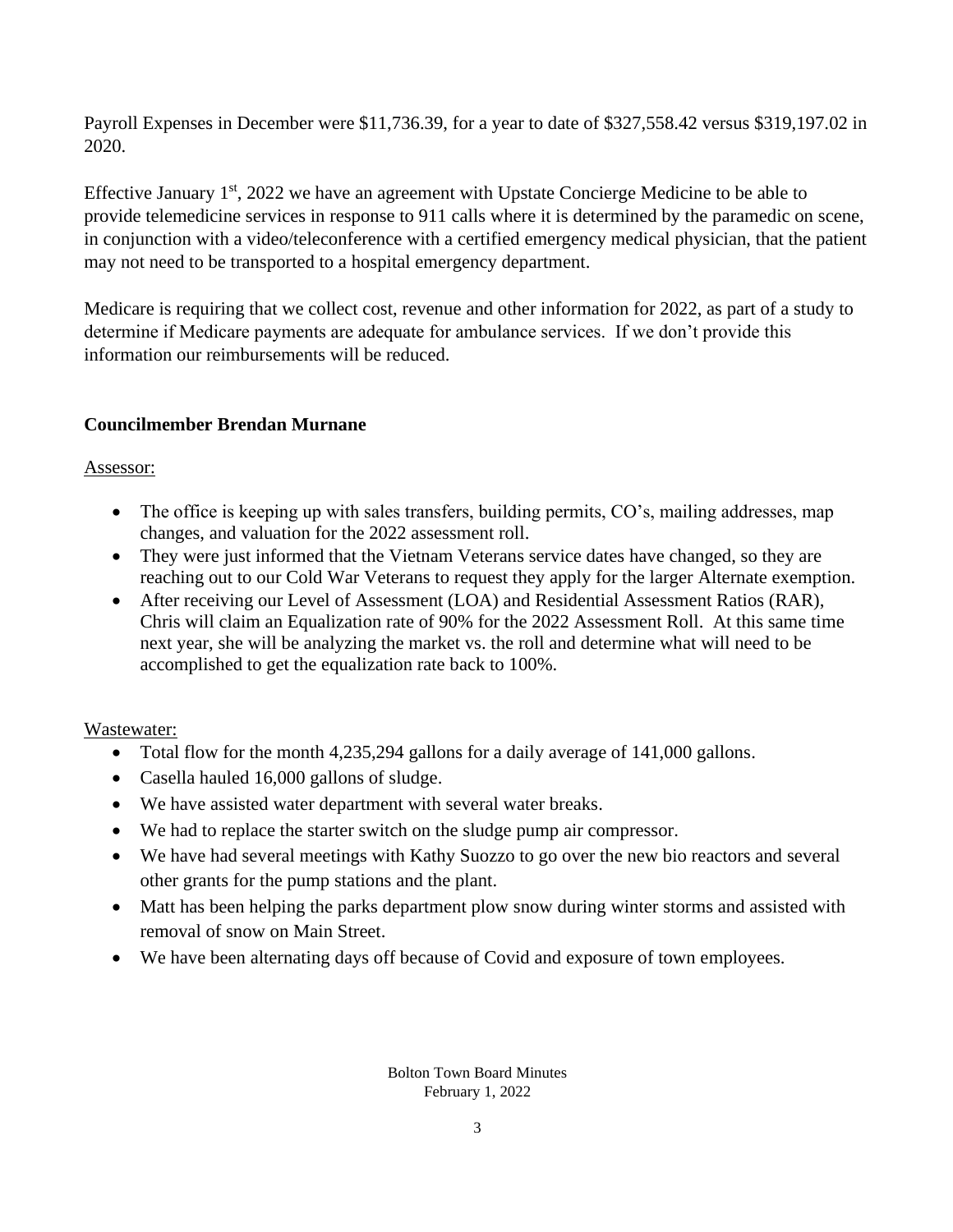- Matt attended a zoom meeting on 1/26 to discuss the progress and the sampling results from the 2 years of the bio reactor running. The fund for Lake George and Kathy Suozzo and multiple other agencies were part of the meeting.
- National Grid completed the moving of the utility poles and lines at the upper beds.
- We maintained the grounds after the snow at the plant and the pump stations.

## Water:

- The total flow to the distribution system for the month of January was 12,951,130 gallons with an average of 431,704 gallons per day.
- The monthly total coliform tests were taken according to the sampling schedule.
- Conducted meter reading throughout the month.
- Responded to several U.F.P.O. requests.
- Conducted general maintenance and grounds work around the plant and P.R.V. stations.
- Sold several Neptune radial meters to replace non-working meters.
- 1/3 Located water lines for Frederick's Restaurant for front porch work.
- 1/5 Representative from Suez Water systems came to look at filters for eventual rehabilitation project.
- Working to get three bids for rehab of the filters.
- 1/10 Began COVID precautions: One person working at plant at a time.
- 1/17 Residential water line broken inside 4937 Lakeshore Dr. Shut off at curb to stop running water.
- 1/17 Clearwell filling slowly. Suspected major leak.
- 1/18 Main line relief blow off valve open at Penny Candy Lane the source of suspected leak.
- Ross Valve called to work on relief valve, discovered that Horicon Ave PRV station was outputting water at 80 psi instead of the normal 60 psi. PRV pilot regulator replaced, pressure normalized, and relief blow off shut.
- 1/21 Discovered valve on filter 1 stuck shut. Changed to filter 2 working on replacing valve controller.
- 1/21 Residential leak discovered at 14 Mohican Rd water shut off at curb.
- 1/27 Replaced tires on red 2013 F250.

## **Councilmember Susan Wilson**

Planning / Zoning:

The Planning Office for the month of September collected fees in the amount of \$1,065.00 for various items including Certificates of Compliance, Variances, Short Term Rental Permits, Site Plan Reviews, Stormwater Permits and After the Fact Fees.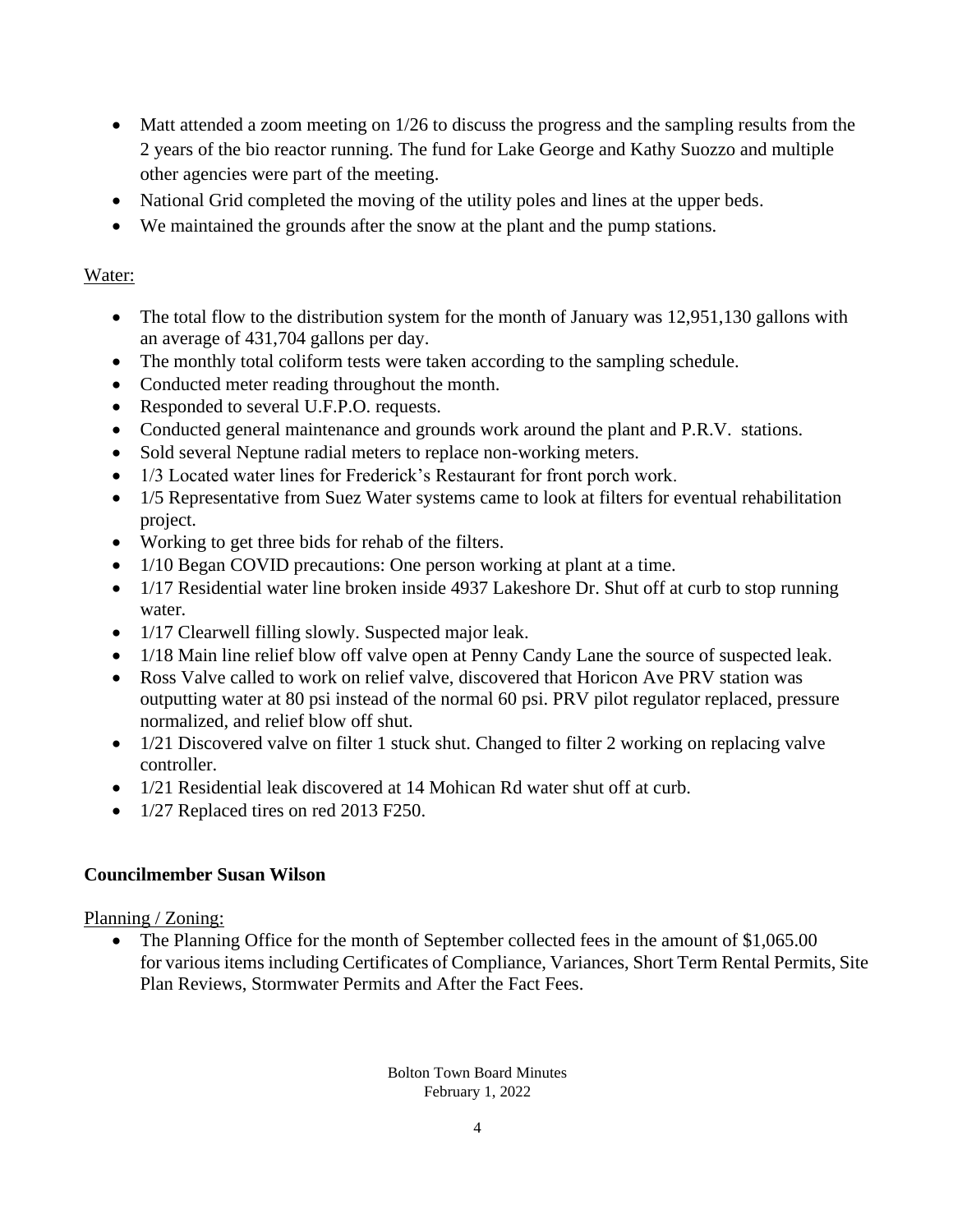# **Councilmember Wanda Cleavland**

Police:

• 29 patrol shifts, 149 reportable activities & 135 property checks.

## Town Clerk:

- Total state, county & local revenue \$8027.50
- Total local share revenue \$7963.26
- Total town & county tax collected \$6,660,505.71
- Jodi would like to acknowledge the entire staff at the town hall as it was a true team effort during the covid crisis we faced. Thank you to each and every one of you.

## **Supervisor's Report:**

- Deposits: \$1,182,241.30
- Disbursements: \$512,552.48
- Town Hall opened to public on January 24. Thank you to everyone for your patience as we continue to work our way through this pandemic.
- I have provided information from our Highway Superintendent to purchase a new John Deere Payloader to replace the 2012 Payloader.
- Presently out to bid on Finkle Road reconstruction project.

## New Business:

• Resolution to authorize the Town of Bolton to pledge to become a New York State Climate Smart Community.

## **RESOLUTION #45**

Councilmember Wilson moved, seconded by Councilmember Murnane to authorize the Town of Bolton to pledge to become a New York State Climate Smart Community as follows:

**WHEREAS**, the Town of Bolton believes that climate change poses a real and increasing threat to our local and global environments and is primarily due to the burning of fossil fuels; and

**WHEREAS**, the effects of climate change will endanger our infrastructure, economy and livelihoods; harm our farms, orchards, and ecological communities, including native fish and wildlife populations; spread invasive species and exotic diseases; reduce drinking water supplies and recreational opportunities; and pose health threats to our citizens; and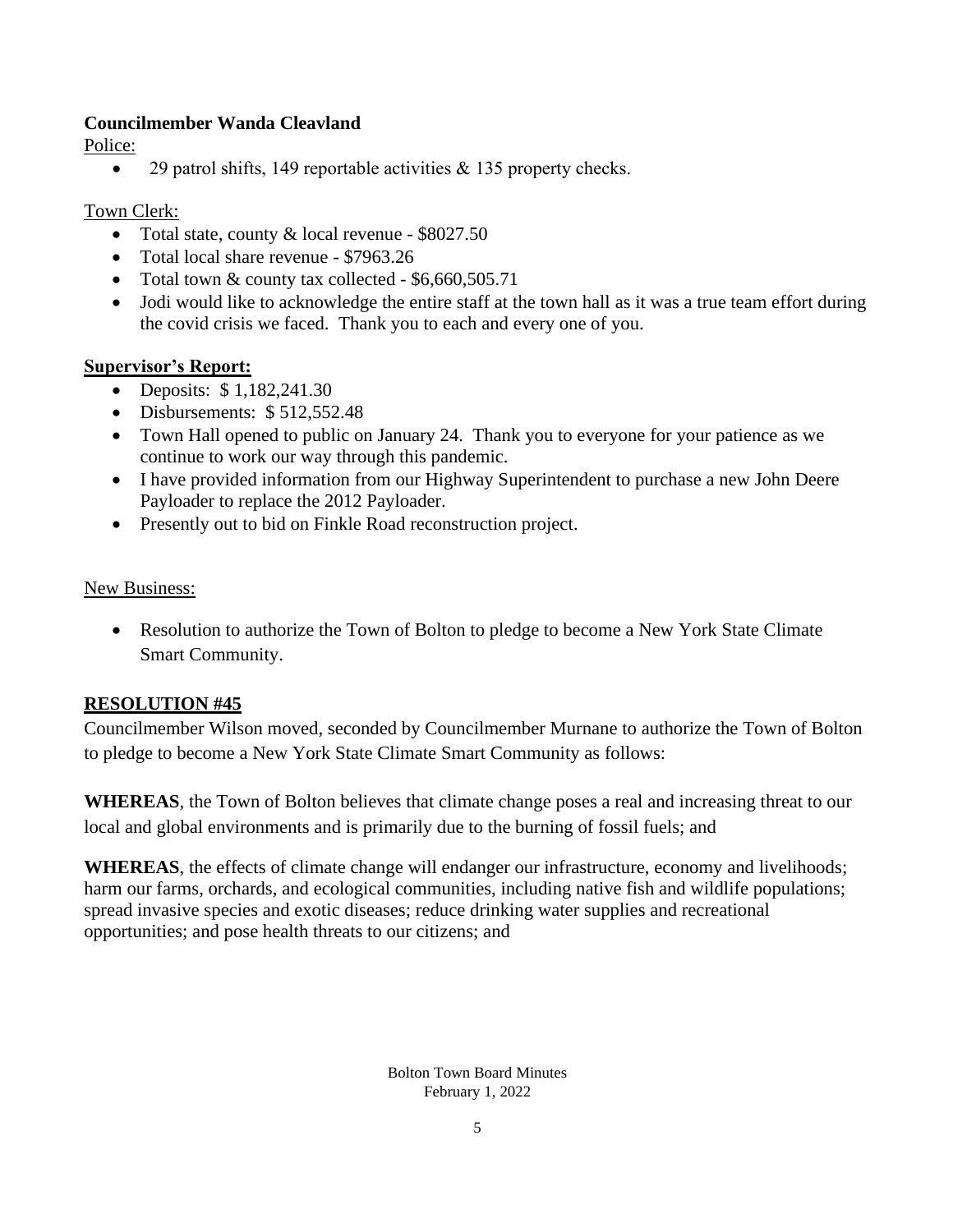**WHEREAS**, we believe that our response to climate change provides us with an unprecedented opportunity to save money, and to build livable, energy-independent and secure communities, vibrant innovation economies, healthy and safe schools, and resilient infrastructures; and

**WHEREAS**, we believe the scale of greenhouse gas emissions reductions required for climate stabilization will require sustained and substantial efforts; and

**WHEREAS**, we believe that even if emissions were dramatically reduced today, communities would still be required to adapt to the effects of climate change for decades to come,

**IT IS HEREBY RESOLVED** that the Town of Bolton in order to reduce greenhouse gas emissions and adapt to a changing climate, adopts the New York State Climate Smart Communities Pledge, which comprises the following 10 elements:

- 1) Build a climate-smart community.
- 2) Inventory emissions, set goals, and plan for climate action.
- 3) Decrease energy use.
- 4) Shift to clean, renewable energy.
- 5) Use climate-smart materials management.
- 6) Implement climate-smart land use.
- 7) Enhance community resilience to climate change.
- 8) Support a green innovation economy.
- 9) Inform and inspire the public.
- 10) Engage in an evolving process of climate action.

#### **All in Favor. Motion Carried.**

• Resolution to accept and approve the annual audit reports for the Supervisor's Office, Tax Collector, Town Clerk and Justice Court.

## **RESOLUTION #46**

Councilmember MacEwan moved, seconded by Councilmember Murnane to accept and approve the annual audit reports for the Supervisor's Office, Tax Collector, Town Clerk and Justice Court. **All in Favor. Motion Carried.**

• Resolution to authorize the Town Clerk to prepare and distribute the annual resident clean-up cards.

## **RESOLUTION #47**

Councilmember MacEwan moved, seconded by Councilmember Murnane to authorize the Town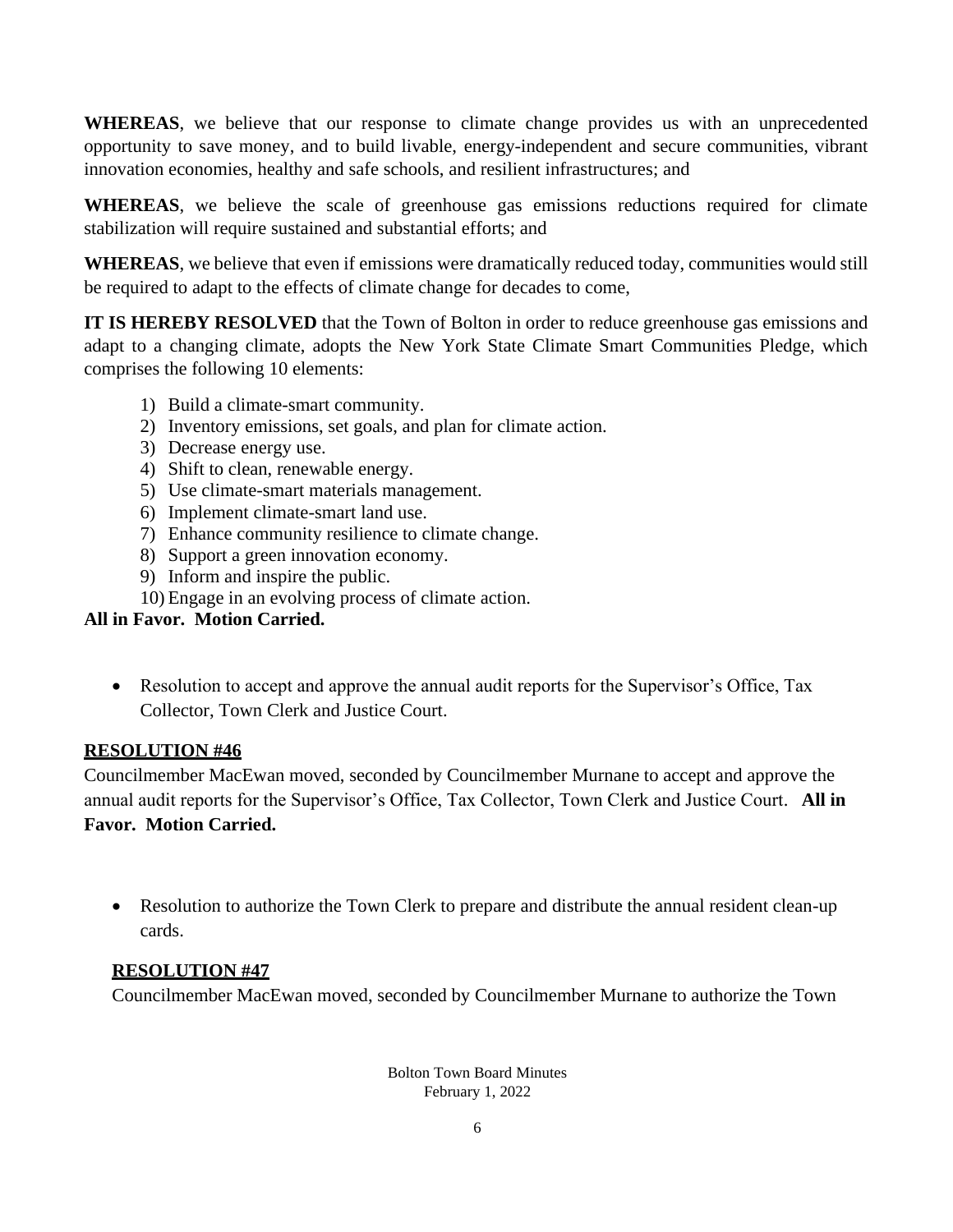Clerk to prepare and distribute the annual resident clean-up cards. **All in Favor. Motion Carried.**

• Resolution to authorize the Town Highway Superintendent and Town Supervisor to purchase a 2022 John Deere 624P Wheel Loader from United Construction & Forestry in the amount of \$196,875.00 and to authorize a credit of \$80,000 for 2012 John Deere 624P Loader under NYS OGS Contract #PC69403 Sourcewell #032119-JDC.

#### **RESOLUTION #48**

Councilmember Cleavland moved, seconded by Councilmember MacEwan to authorize the Town Highway Superintendent and Town Supervisor to purchase a 2022 John Deere 624P Wheel Loader from United Construction & Forestry in the amount of \$196,875.00 and to authorize a credit of \$80,000 for 2012 John Deere 624P Loader under NYS OGS Contract #PC69403 Sourcewell #032119-JDC. **All in Favor. Motion Carried.**

#### **RESOLUTION #49**

Councilmember Cleavland moved, seconded by Councilmember Wilson to approve the following transfers: **All in Favor. Motion Carried.**

| TRANSFERS FOR END OF YEAR 2021: 2/1/22 Meeting |                              |            |
|------------------------------------------------|------------------------------|------------|
| To                                             | From                         | Amount     |
| <b>GENERAL:</b>                                |                              |            |
| 1670.4 Central Print/Mail CE                   | 1650.4 Central Comm CE       | \$9.00     |
| 7110.4 Parks CE                                | 7110.2 Parks EQ              | \$672.00   |
| 8010.2 Zoning/Planning EQ                      | 8010.4 Zoning/Planning CE    | \$865.00   |
| HIGHWAY:                                       |                              |            |
| 5110.4 General Repairs CE                      | 5120.4 Bridges/Culverts CE   | \$4,403.00 |
| 5130.4 Machinery CE                            | 5130.2 Machinery EQ          | \$4,048.00 |
| WATER:                                         |                              |            |
| 8310.4 Administration CE                       | 1440.4 Professional Services | \$1,279.00 |
| 8330.4 Purification CE                         | 8320.4 Source Power Pump CE  | \$3,563.00 |
| SEWER:                                         |                              |            |
| 8110.4 Administration CE                       | 1950.4 Judgments & Claims    | \$1,244.00 |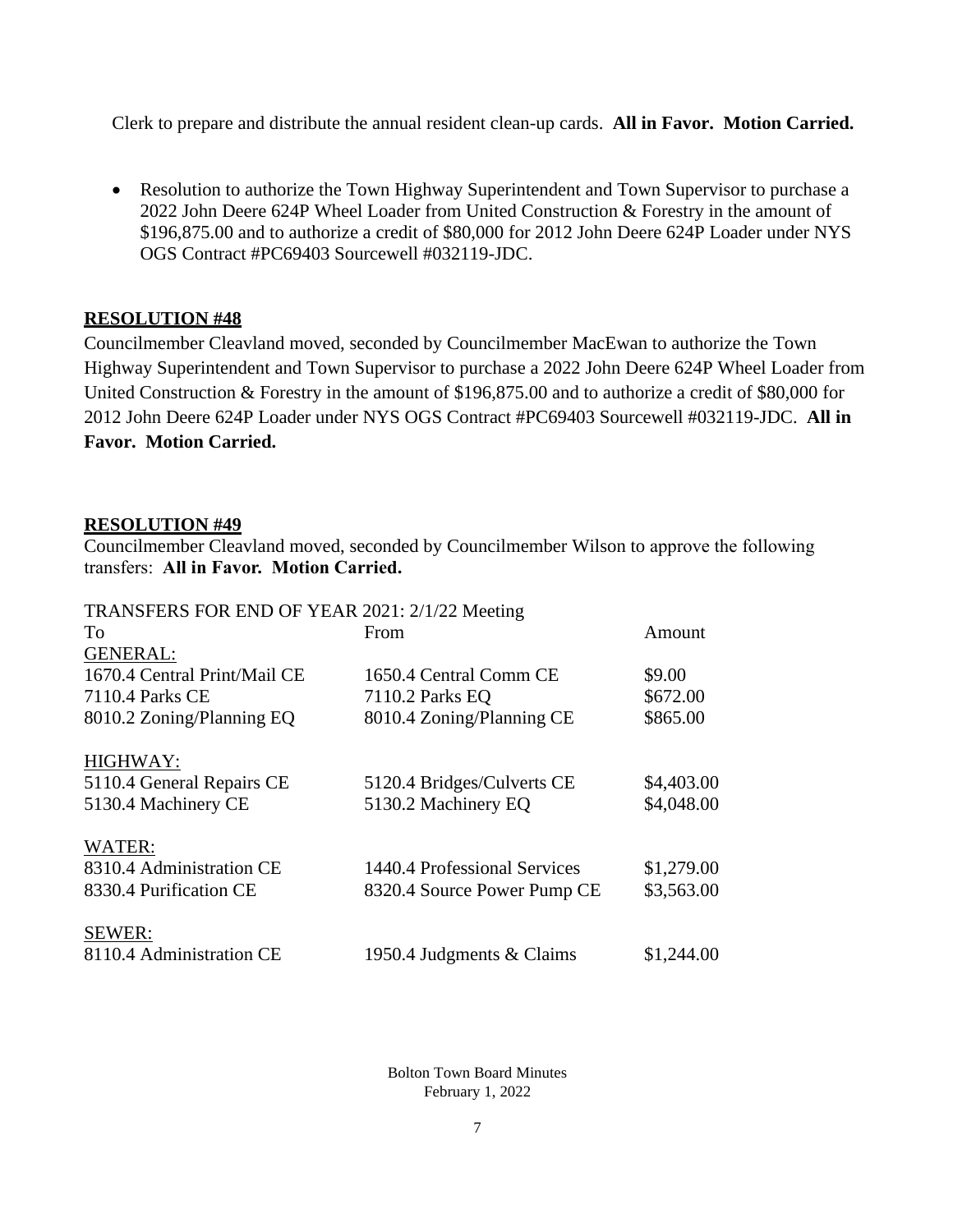| <b>TRANSFERS FOR FEBRUARY 2022</b> |                              |            |
|------------------------------------|------------------------------|------------|
| To                                 | From                         | Amount     |
| <b>SEWER:</b>                      |                              |            |
| 8120.2 Sewage Collection EQ        | 8130.4 Treatment/Disposal CE | \$5,804.00 |

#### ADDITIONAL TRANSFERS**:**

\$30,000.00 to be transferred to Sewer District from General Fund. The transfer will be set up as a Due To / Due From in anticipation of upcoming Quarterly Billing.

#### **RESOLUTION #50**

Councilmember MacEwan moved, seconded by Councilmember Murnane to approve payment of the following bills: **All in Favor. Motion Carried.**

Pay the Bills:

| General                         | 1723-1744     | 19,615.94  |
|---------------------------------|---------------|------------|
| Highway                         | 446-463       | 22,148.76  |
| Sewer                           | 390-396       | 1,244.45   |
| Water                           | 316-327       | 5,076.55   |
| Rogers Park PH 5                | 13            | 3,161.88   |
| <b>B&amp;G</b> Building Project | $\mathbf{1}$  | 1,250.00   |
| <b>ST</b> Lights                | 51            | 1,059.84   |
| Sewer Improve                   | 21            | 825.00     |
| Abstract 1A                     |               |            |
| General                         | 77-122        | 6,141.90   |
| Sewer                           | 11-21         | 3,868.65   |
| Water                           | $12 - 16$     | 1,432.85   |
| <b>St Lights</b>                | $1-4$         | 1,133.99   |
| Abstract 2                      |               |            |
| General                         | 11-76 123-150 | 380,170.86 |
| Highway                         | $2 - 34$      | 82,285.23  |
|                                 |               |            |